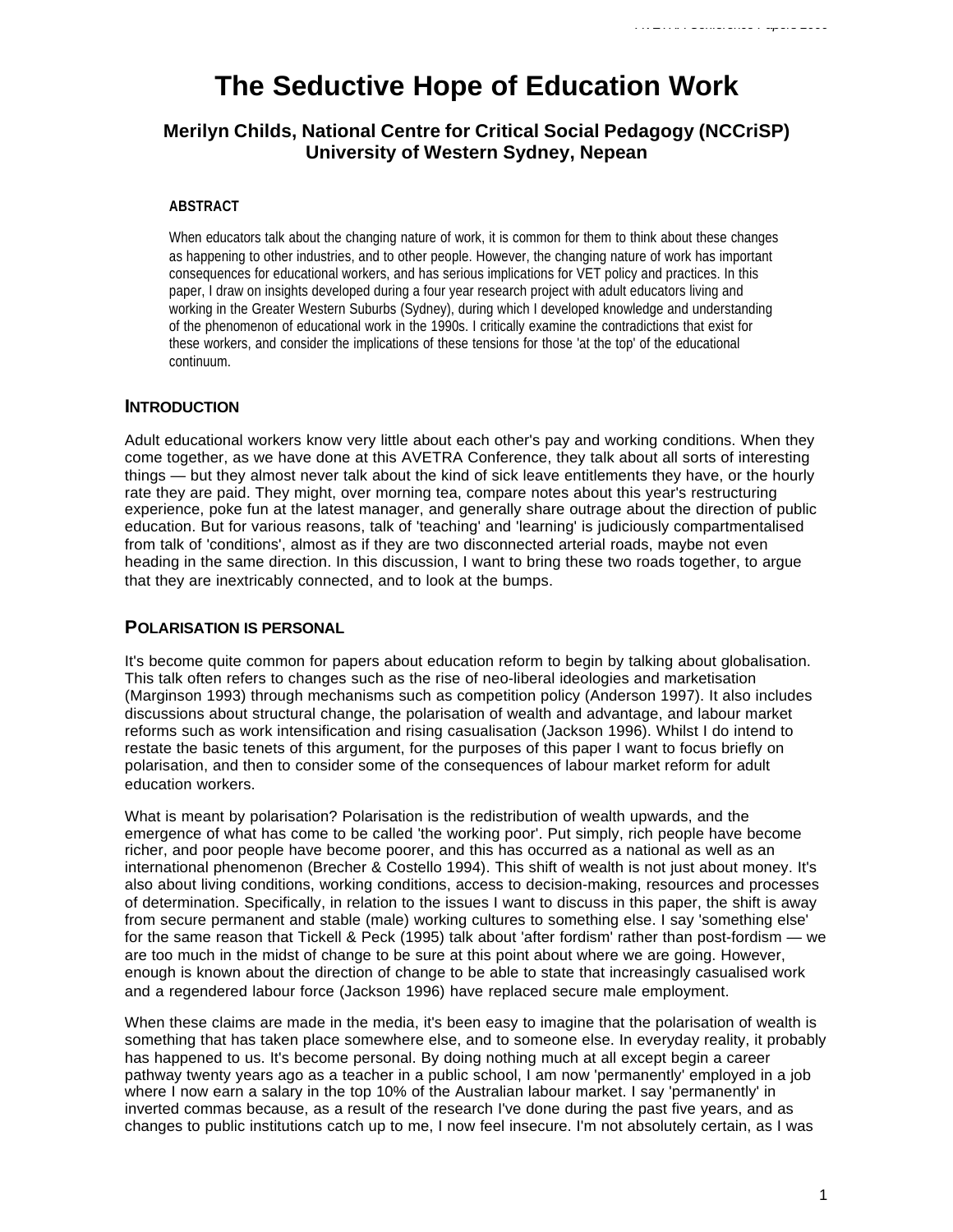five years ago, that my job really is safe, and I say this as a tenured lecturer. Such a statement was once unthinkable.

It has also become personal for other education workers. As competition policy reshapes the face of the education industry, as the boundaries between institutions are weakened, and as the distinctions between public and private are eroded, education workers increasingly compete within the same industry 'space' for employment. This leads to a continuum of employment experiences and different levels of advantage and disadvantage for those employed in the industry.

## **VOICES 'FROM THE BOTTOM'**

Polarisation implies a 'top' and a 'bottom'. If I am amongst the top 10% of income earners then below me lies 90% of other people. When I first began to do research about the adult education worker phenomenon, I did not expect to be talking to participants at AVETRA about their wages and conditions. I expected to be talking about my recommendations for making sure that educators remain critical and experimental. During 1994-1998, as I researched educational work with over 80 participants living and working in western Sydney, I came to see that it is not only unrealistic, but also negligent, to talk about 'teaching practice without at the same time talking about teaching conditions. Through a series of four qualitative studies that drew on the approaches developed by researchers such as Haug (1987) and Lather (1992), I created a space in which the voices of those working at the sharp edge of systemic reforms in western Sydney provided insights and understanding about educational work.

During the research, I asked participants about their experiences of work as educators during the 1990s. Although their answers were diverse, the following was suggested. At the sharp edge of educational work, it was increasingly difficult to gain access to full-time secure employment. The word 'permanent' was unlikely to be in their lexicon. Many worked under contract, and it was likely that the contract was for less than a year, and was be routinely extended or ended. Contracts were unpredictable, and tenuous. Others worked as casuals, and although such work was a core wage activity, the 'just a casual' syndrome was alive and well.

A continuum of employment experiences existed, and these are shown in Figure 1, below.



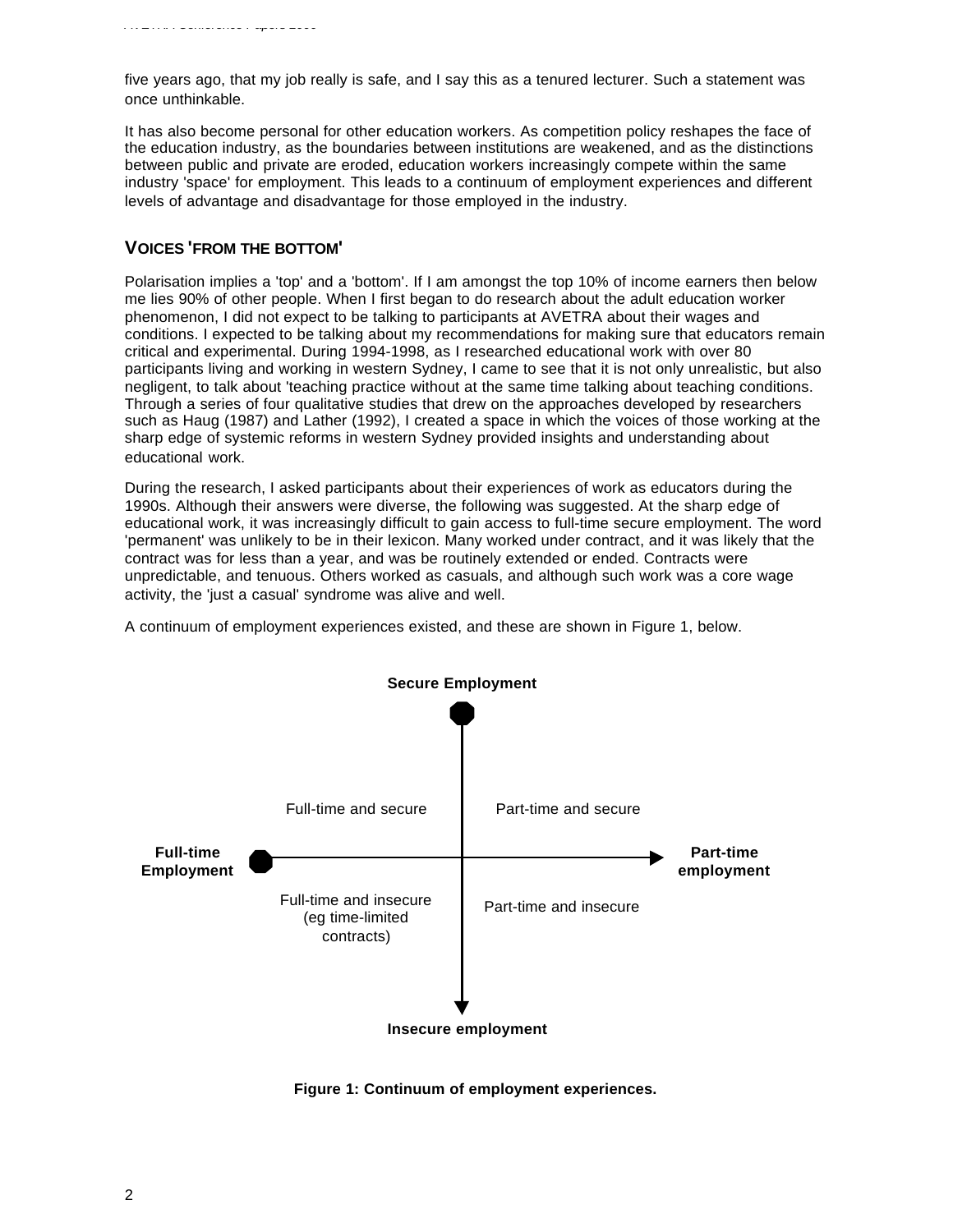The direction of the continuum was towards insecure and part-time employment. Yet the desire of participants was towards secure employment, whether full-time or part-time. Many were employed fulltime, in work that was based in the lower right and lower left quadrants. That is, they were employment full-time in part-time casual positions or full-time contract positions. Multi-income streaming was common. The hope of full-time work in TAFE had died, and during the past two years, participants became increasingly adept at chameleon behaviour: today a builder, tomorrow a literacy teacher, the next day an employment consultant.

In my research, the average income for education workers was \$37,000. Beneath this average however, lay a polarised spread between \$70,000 (for a handful of corporate trainer/managers) and a much larger number of workers who typically earned between \$13 — \$35 per hour, although the latter sum was only earned by part-time TAFE teachers. As adult educational work is so diverse and notoriously difficult to define, no national benchmark or standard wage exists for this type of labour. Educational workers were paid under such mechanisms as a trade award (for example, if they were tradespeople who moved 'up' into training roles), a state award, a national award, a TAFE award, or if they were self-employed, the sum allocated in a contract.

With the exception of managers, and those workers with a 'traditional' full-time and permanent profile, research participants often had quite limited access to decision-making and control. They did not see themselves as regular members of teams, had poor access to planned on-the-job training, were poorly resourced, and were generally (and increasingly) expected to contribute unpaid labour to their workplaces. Unpaid labour included attending meetings, unpaid preparation time and writing tender documents in the hope that it would secure future employment. For some, periods of unemployment juxtaposed periods of intensive over-work and hyper-activity, especially associated with periods when funding was received, or new government policies demanded rapid change. Their desire, however, was to have greater access to decision-making, teams and other forms of workplace participation.

## **THE SEDUCTIVE HOPE OF EDUCATION WORK**

The research suggested that the creation of the Open Training Market gave rise to the seductive hope that education work provided a new source of rewarding white-collar employment. Participants in the research had become educators for many reasons, but their decision to remain as educators was underpinned by a hope that the intrinsic and extrinsic rewards could be great, and that they would be involved in meaningful work that 'made a difference'. Six key contradictions characterised the seductive hope of education work, and I discuss these below.

#### **Contradiction One: Enablement and Constraint**

It was common for participants to express two competing views of their experiences as education workers and reflected a tension between enablement and constraint. For example, the following hopes and experiences coexisted:

- I hope for greater financial reward AND I have limited or no access to promotion, a stable career, or a minimum educational wage.
- Qualifications will improve my chances of survival in the organisation ('one organisation' employees) or the labour market (contingency workers). AND My experiences show that qualifications do not protect people from the impersonal and haphazard effects of downsizing.
- Teams are empowering. AND I have no access to teams.

A strong belief in the personal and transformative potential of the educator (enablement statements) was juxtaposed against a lived reality that was regulated, insecure and at times uncaring, indifferent and/or rigid (constraint statements) for some workers, or rewarding, exciting and fulfilling for others (enablement statements).

#### **Contradiction Two: Flexibility and Insecurity**

The second contradiction was expressed as a tension between an ongoing belief in the story of 'flexibility' as an ideal, and the lived experience of 'flexibility'. The ideal of 'flexibility' was associated with two aspects of education work — working hours and teaching methodology. In relation to working hours, 'flexibility' was often translated into:

• insecure work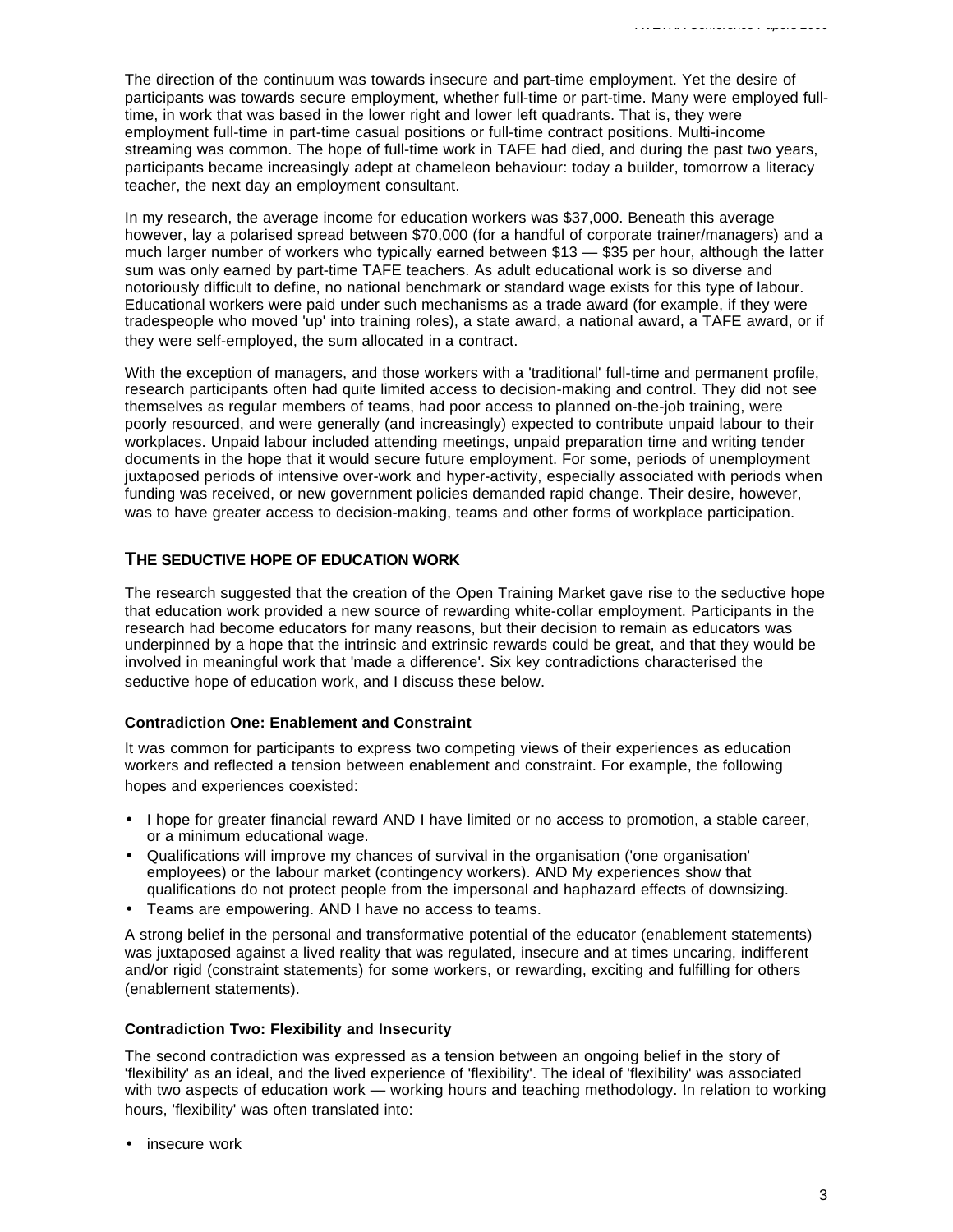- hours worked in an unpaid capacity where the educator was flexible in determining the boundaries around 'paid' and 'unpaid' labour
- deregulated hours
- role flexibility and skills diversification
- rapid and flexible responses to changing funding agendas and ideology
- gaining credentials to meet the changing requirements of curriculum accreditation

The degree of contradiction was often experienced in relationship to the quality of the employment environment. Some were rigid or impersonal; some conveyed a sense of powerlessness in the face of pressure from 'the government'. Only a small number were clearly committed to reciprocal flexibility that is, the employer who was willing to provide flexibility in return for flexibility. Despite this, throughout the research it was rare for participants to 'pin-point' the employer as the determining body for working conditions. The employer was effectively protected from taking responsibility for employment policies. Such an analysis was deflected to 'the government'. An alternative view was never suggested. For example, it was never suggested that an employer could choose:

- to pay above award rates
- pay for overtime
- choose higher award rates (there are many for education workers)
- pay for training in kind or cash, or
- provide career pathways for contingency workers.

Thus, many education workers talked about 'flexibility' simultaneously in multiple terms that were contradictory.

- 1. 'flexible learning' as:
	- inflexible pre-packaged curricula, rules and regulations
	- responsive to local student needs
	- exciting and demanding
	- frustrating and stultifying
- 2. 'flexible employment' as:
	- work intensification or work insecurity
	- working time that suited family commitments
	- exciting and demanding
- 3. 'flexibility' as:
	- a complex spiral between self-exploitation and professional achievement
	- a balance between coercion and pleasure.

#### **Contradiction Three: Team Belonging and Longing**

Three experiences of belonging characterised the third contradiction. These were: the ideal of 'belonging', longing to belong ,'belonging'.

Most participants who were employed as contingency workers would have preferred to work in one, secure position at a time, even if it did not mean a full-time job. A desire for continuity formed part of these participant's aspirations. At the beginning of the research in 1994, this aspiration was tied largely to a desire to work for TAFE NSW. By the end of 1998, the desire was for stable work, even if it had to be found across a number of employers.

For some participants, the desire to belong was a driving force behind completing the degree. Belonging was not just to an employer, but to a professional identity and to an ethos of white-collar work and 'a lifestyle oriented career'. The desire for belonging, combined with loyalty to students and the aims of education and training, enticed some participants to make voluntary contributions to the employer organisation. For example by developing resources to be shared with other staff, by establishing web pages during unpaid time, by up-skilling in areas useful to the organisation, and by providing professional services such as training and development for staff, without recompense. At the same time, those participants who did 'belong' to one organisation, expressed a range of positions about their attitude to employment. Others 'belonged' after a restructure where former work-mates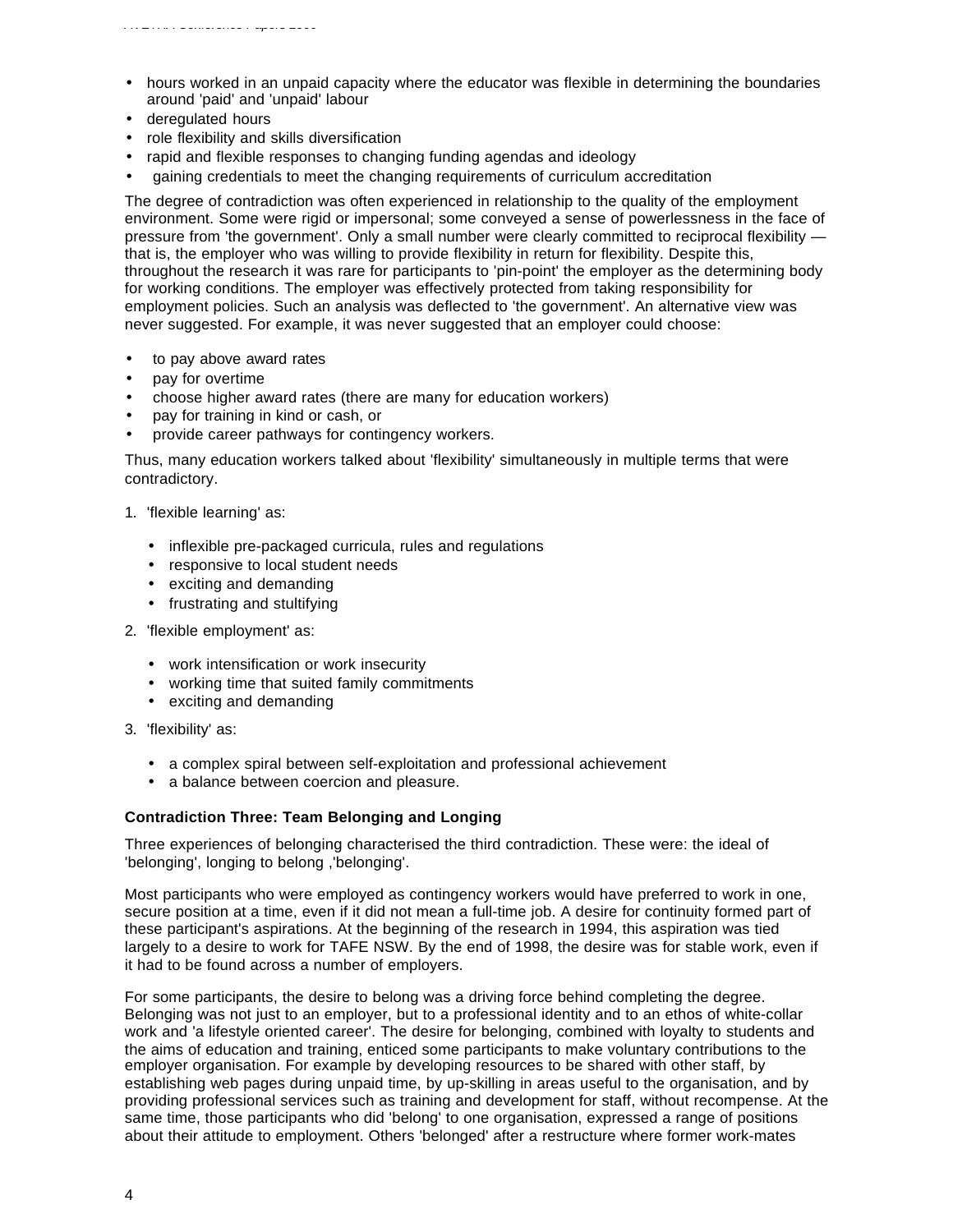were made redundant. For some reason — and it was interesting to note that it was not clear to them why — they had survived a restructure. Others did not 'belong' in that they had witnessed restructuring, were suspicious of their employer, and to varying degrees had suspended expressions of loyalty and commitment to the employer.

Those who had chosen contingency work as a strategy for achieving flexibility (males as well as females), were:

- more likely to have less access to flexible teaching environments
- less able to take risks, or determine educational ideals
- less free to make decisions, simply because of the pragmatic result of lack of continuity and time one workplace, therefore
- less able to contribute outside the constraints of regulation.

Participants in this position experienced a paradox — the more willing they were to be flexible (work patterns) the less able they were to be flexible (work practices).

#### **Contradiction Four: Doors and Walls**

Unresolved, simultaneous and contradictory myths about the organisation characterised the fourth set of tensions, and I have called these the 'Brick Wall' view and the 'Open Door' view. The 'Open Door' was the ideal workplace that participants had read about and heard about. This was a workplace where workers had access to decision-making and control and to rich intrinsic and extrinsic rewards. The 'Brick Wall' view was the lived experience of the organisation. The logic of the 'working out' of this contradiction can be summarised by the following statements:

- enterprise was rarely rewarded extrinsically but I live in hope
- access to decision-making (beyond the immediate boundaries of the classroom) was often limited to full-time 'one organisation' employees — but it might be extended if I come up with really good ideas
- the development of new skills was rarely fostered on-the-job by employers but they might reward new skills I develop elsewhere
- the breaking down of boundaries rarely occurred but my creativity often compensates for rigidity
- reward was intrinsic rather than in the form of above award wages, career pathways, security, or professional development — but 'the government' created this climate, and my employer has no choice.

#### **Contradiction Five: Loyalty and Fear**

The fifth set of contradictory tensions was expressed between three types of loyalty — loyalty to a career, an employer, an ideal, and between loyalty and the various everyday experiences of work. Loyalty to 'the government' and to 'educational ideals' was often based on a job-satisfactioncommitment model and the workplace authority model (Adler & Adler 1998). That is, loyalty was based on both the intrinsic reward of education work as well as a belief 'in the legitimacy of the employer's exercise of authority' (p.31).

Stories were told, however, of the tension between loyalty and fear. On one level, only one participant indicated that her employer expressed loyalty to her. Loyalty was then, a one-way phenomenon. Other participants were afraid that they would loose their employment, and this constructed loyalty in important ways. Morag, for example, had a great deal of loyalty to the ideals of the training reform agenda, and therefore to her clients and employers, but at the same time was fearful of unemployment. Morag believed in the power of education and training and career flexibility, and was highly motivated to promote it to her clients. 'I never want to go back to when I was so low, I had no choices' was one aspect of her story, and another was that 'the realisation of my potential is demonstrated by my transition from traditional employment (as a nurse) to a lifestyle oriented career'.

The loyalty/fear contradiction:

- constrained rule-breaking and risk-taking
- silenced the recognition of exploitative employment practices
- lead some education workers to exit education work, or leave particular employers
- entrenched self-exploitation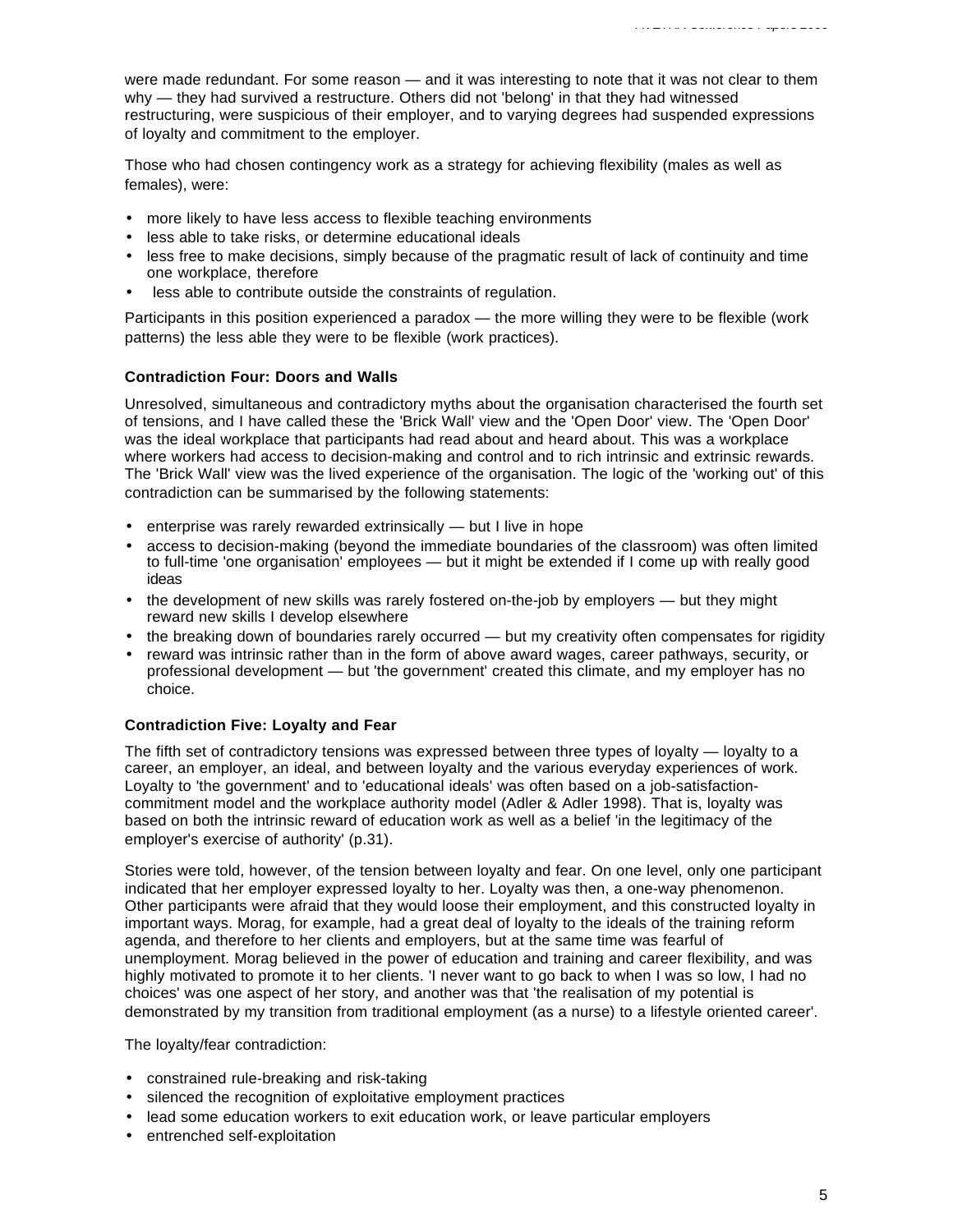- constrained the discovery of alternative action-scenarios
- led to high levels of motivation and engagement, even for contingency workers with low hours per week
- stimulated creativity.

#### **Contradiction Six: Opportunism and Exploitation**

The final contradiction was expressed as a tension between opportunism and exploitation. In this research, 'opportunism' took two forms. Firstly, it was expressed as a practise of adapting actions to circumstances (Macquarie Dictionary, ibid, p.1216) where the source of resources changed. For example, participants did this by:

- learning computer skills
- gaining multiple credentials on order to teach an increasing number of accredited programs
- being available at odd times, and for short or long periods of employment

Secondly, it was also the practice of entrepreneurship. Participants 'pursued opportunities' (Ropo & Hunt 1995, 9) by:

- establishing a small business for teaching the use of computers to people in their homes
- developing credentials and expertise for potential, rather than actual employment
- identifying a problem in an organisation and developing solutions to solve it, without resources, and not necessarily in response to a specific request by the employer/manager
- entering a tender process as an unpaid employee, sole trader or owner manager
- developing skills and networks for employment in fashionable educational trends
- role diversification.

Both types of opportunism were common, however the popular notion of the entrepreneur (someone who is dynamic, takes risks, develops high-profit products) was not a feature of participants' enterprising behaviours. In addition, participants did not have access to the 'high flying' work and financial rewards often associated with entrepreneurship.

Balanced against opportunism, was the experience of exploitation (Sargent & Matthews 1999, 213). Participants told stories that indicated their willingness to self-exploit. They were prepared to engage in work intensification, unpaid work, and poorly paid and insecure work for many different reasons. Participants did not talk about 'employer exploitation', but nevertheless such exploitation occurred. For example:

- unpaid work hours to write tender documents for the organisation
- unpaid preparation hours (contingency workers)
- minimal allowance for preparation hours (full-time one organisation employees)
- asking workers to share expertise without recompense
- work intensification without a clear indication that such work would protect the educator from future job loss
- annually requiring contract employees to re-apply for their jobs
- adhering to the lowest minimum award wage
- relying on the resources provided by the educator
- relying on, and benefiting from, self-motivated skills development without providing training or a training budget
- claiming the intellectual property of contingency workers
- lack of transparency in employment practices, including the way in which part-time contingency workers were allocated a share of casual hours.

Exploitation was not limited to contingency workers. Kell, Balatti, Hill and Muspratt (1997) have argued that, in the case of full-time TAFE teachers in Queensland, the pressure towards change has resulted in a 'willingness to self exploit' (p.19), chronic overload and stress, lack of direction, and a survival mode (p.20).

## **CONFRONTING HOPE**

There has always been a pool of casuals working at the margins of adult education work. The movement of insecure work from the margin to the centre of employment practices in the Open